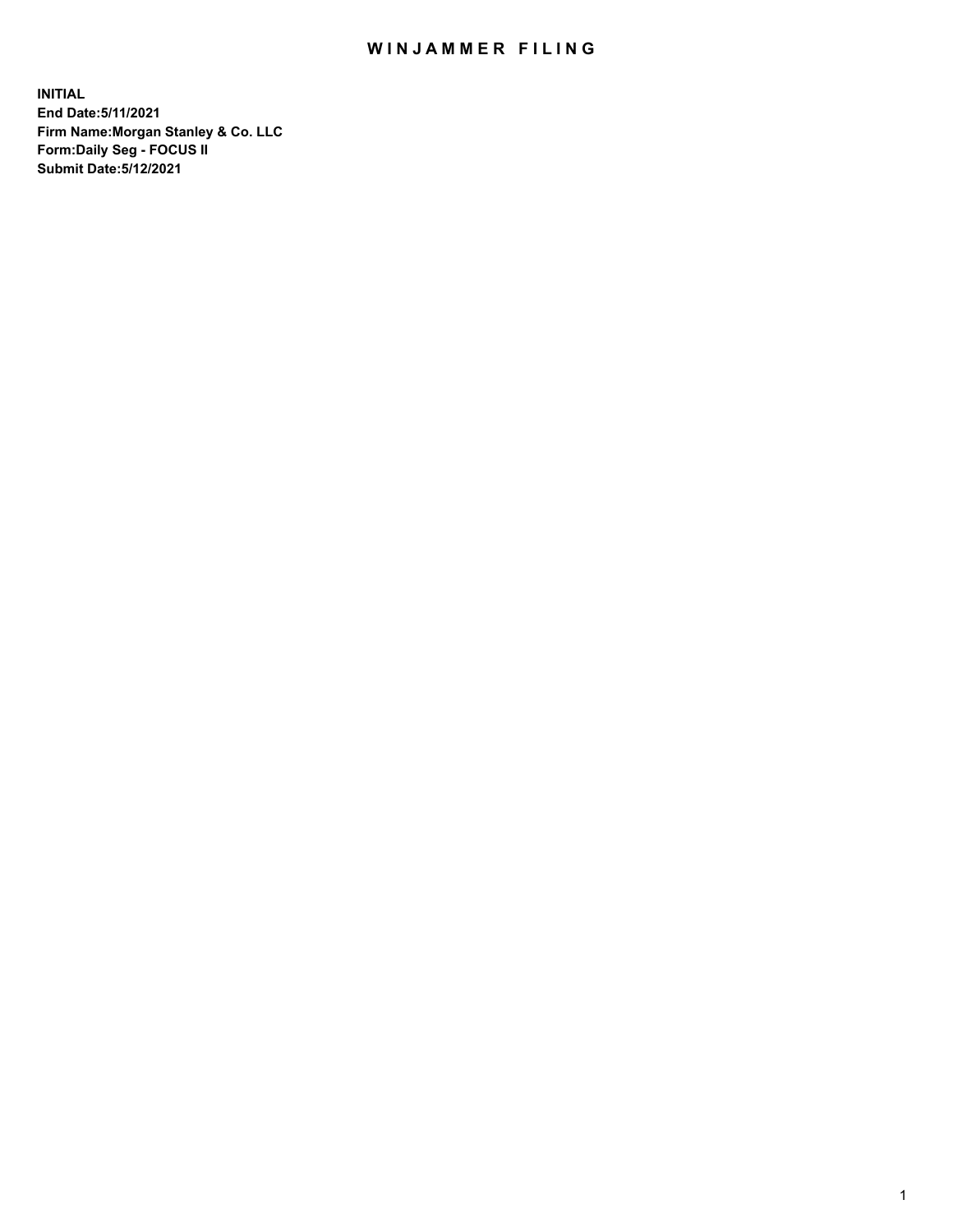**INITIAL End Date:5/11/2021 Firm Name:Morgan Stanley & Co. LLC Form:Daily Seg - FOCUS II Submit Date:5/12/2021 Daily Segregation - Cover Page**

| Name of Company                                                                                          | Morgan Stanley & Co. LLC     |
|----------------------------------------------------------------------------------------------------------|------------------------------|
| <b>Contact Name</b>                                                                                      | <b>Ikram Shah</b>            |
| <b>Contact Phone Number</b>                                                                              | 212-276-0963                 |
| <b>Contact Email Address</b>                                                                             | Ikram.shah@morganstanley.com |
|                                                                                                          |                              |
| FCM's Customer Segregated Funds Residual Interest Target (choose one):<br>a. Minimum dollar amount: ; or | 235,000,000                  |
| b. Minimum percentage of customer segregated funds required:% ; or                                       | <u>0</u>                     |
| c. Dollar amount range between: and; or                                                                  | <u>00</u>                    |
| d. Percentage range of customer segregated funds required between: % and %.                              | 0 <sup>0</sup>               |
| FCM's Customer Secured Amount Funds Residual Interest Target (choose one):                               |                              |
| a. Minimum dollar amount: ; or                                                                           | 140,000,000                  |
| b. Minimum percentage of customer secured funds required:% ; or                                          | <u>0</u>                     |
| c. Dollar amount range between: and; or                                                                  | <u>0 0</u>                   |
| d. Percentage range of customer secured funds required between:% and%.                                   | 0 Q                          |
| FCM's Cleared Swaps Customer Collateral Residual Interest Target (choose one):                           |                              |
| a. Minimum dollar amount: ; or                                                                           | 92,000,000                   |
| b. Minimum percentage of cleared swaps customer collateral required:% ; or                               | <u>0</u>                     |
| c. Dollar amount range between: and; or                                                                  | 0 Q                          |
| d. Percentage range of cleared swaps customer collateral required between:% and%.                        | 0 <sub>0</sub>               |

Attach supporting documents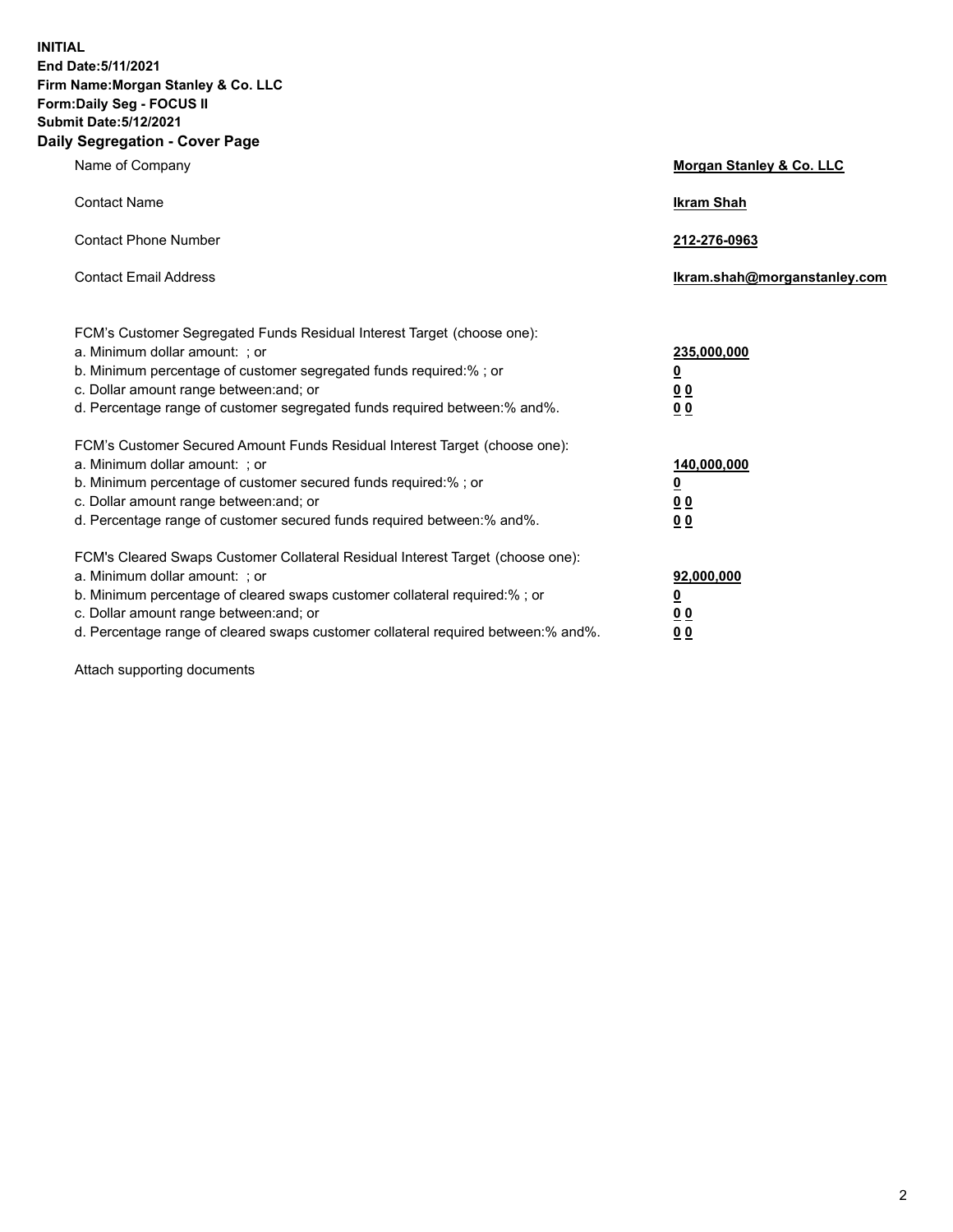## **INITIAL End Date:5/11/2021 Firm Name:Morgan Stanley & Co. LLC Form:Daily Seg - FOCUS II Submit Date:5/12/2021**

**Daily Segregation - Secured Amounts** Foreign Futures and Foreign Options Secured Amounts Amount required to be set aside pursuant to law, rule or regulation of a foreign government or a rule of a self-regulatory organization authorized thereunder 1. Net ledger balance - Foreign Futures and Foreign Option Trading - All Customers A. Cash **4,552,593,242** [7315] B. Securities (at market) **2,041,137,849** [7317] 2. Net unrealized profit (loss) in open futures contracts traded on a foreign board of trade **1,104,801,680** [7325] 3. Exchange traded options a. Market value of open option contracts purchased on a foreign board of trade **40,582,080** [7335] b. Market value of open contracts granted (sold) on a foreign board of trade **-35,467,640** [7337] 4. Net equity (deficit) (add lines 1. 2. and 3.) **7,703,647,211** [7345] 5. Account liquidating to a deficit and account with a debit balances - gross amount **102,350,973** [7351] Less: amount offset by customer owned securities **-101,370,095** [7352] **980,878** [7354] 6. Amount required to be set aside as the secured amount - Net Liquidating Equity Method (add lines 4 and 5) 7. Greater of amount required to be set aside pursuant to foreign jurisdiction (above) or line 6. FUNDS DEPOSITED IN SEPARATE REGULATION 30.7 ACCOUNTS 1. Cash in banks A. Banks located in the United States **623,384,292** [7500] B. Other banks qualified under Regulation 30.7 **590,323,741** [7520] **1,213,708,033** 2. Securities A. In safekeeping with banks located in the United States **439,039,668** [7540] B. In safekeeping with other banks qualified under Regulation 30.7 **44,032,835** [7560] **483,072,503** 3. Equities with registered futures commission merchants A. Cash **16,345,668** [7580] B. Securities **0** [7590] C. Unrealized gain (loss) on open futures contracts **75,650** [7600] D. Value of long option contracts **0** [7610] E. Value of short option contracts **0** [7615] **16,421,318** [7620] 4. Amounts held by clearing organizations of foreign boards of trade A. Cash **0** [7640] B. Securities **0** [7650] C. Amount due to (from) clearing organization - daily variation **0** [7660] D. Value of long option contracts **0** [7670] E. Value of short option contracts **0** [7675] **0** [7680]

- 5. Amounts held by members of foreign boards of trade
	-
	-
	- C. Unrealized gain (loss) on open futures contracts **1,104,726,029** [7720]
	- D. Value of long option contracts **40,582,080** [7730]
	-
- 6. Amounts with other depositories designated by a foreign board of trade **0** [7760]
- 7. Segregated funds on hand **0** [7765]
- 8. Total funds in separate section 30.7 accounts **7,923,721,738** [7770]
- 9. Excess (deficiency) Set Aside for Secured Amount (subtract line 7 Secured Statement Page 1 from Line 8)
- 10. Management Target Amount for Excess funds in separate section 30.7 accounts **140,000,000** [7780]
- 11. Excess (deficiency) funds in separate 30.7 accounts over (under) Management Target **79,093,649** [7785]

**0** [7305]

**7,704,628,089** [7355]

## **7,704,628,089** [7360]

[7530]

[7570]

 A. Cash **3,542,614,069** [7700] B. Securities **1,558,065,346** [7710] E. Value of short option contracts **-35,467,640** [7735] **6,210,519,884** [7740] **219,093,649** [7380]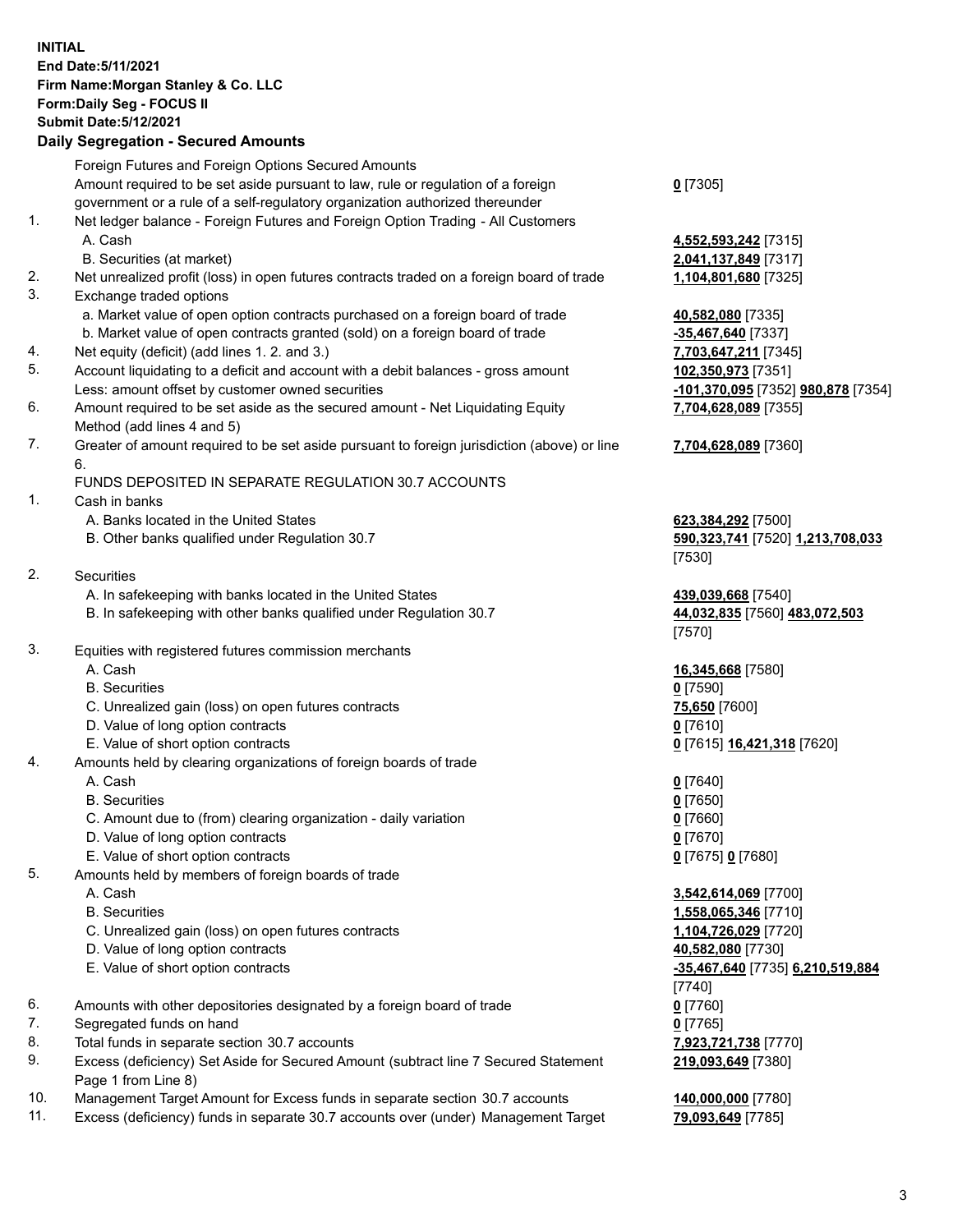**INITIAL End Date:5/11/2021 Firm Name:Morgan Stanley & Co. LLC Form:Daily Seg - FOCUS II Submit Date:5/12/2021 Daily Segregation - Segregation Statement** SEGREGATION REQUIREMENTS(Section 4d(2) of the CEAct) 1. Net ledger balance A. Cash **13,113,186,605** [7010] B. Securities (at market) **8,160,162,321** [7020] 2. Net unrealized profit (loss) in open futures contracts traded on a contract market **4,203,875,212** [7030] 3. Exchange traded options A. Add market value of open option contracts purchased on a contract market **880,247,434** [7032] B. Deduct market value of open option contracts granted (sold) on a contract market **-417,014,578** [7033] 4. Net equity (deficit) (add lines 1, 2 and 3) **25,940,456,994** [7040] 5. Accounts liquidating to a deficit and accounts with debit balances - gross amount **475,482,866** [7045] Less: amount offset by customer securities **-473,748,613** [7047] **1,734,253** [7050] 6. Amount required to be segregated (add lines 4 and 5) **25,942,191,247** [7060] FUNDS IN SEGREGATED ACCOUNTS 7. Deposited in segregated funds bank accounts A. Cash **3,458,959,940** [7070] B. Securities representing investments of customers' funds (at market) **0** [7080] C. Securities held for particular customers or option customers in lieu of cash (at market) **2,046,592,922** [7090] 8. Margins on deposit with derivatives clearing organizations of contract markets A. Cash **14,313,445,909** [7100] B. Securities representing investments of customers' funds (at market) **0** [7110] C. Securities held for particular customers or option customers in lieu of cash (at market) **6,113,569,399** [7120] 9. Net settlement from (to) derivatives clearing organizations of contract markets **-84,595,462** [7130] 10. Exchange traded options A. Value of open long option contracts **880,247,434** [7132] B. Value of open short option contracts **-417,014,578** [7133] 11. Net equities with other FCMs A. Net liquidating equity **17,184,376** [7140] B. Securities representing investments of customers' funds (at market) **0** [7160] C. Securities held for particular customers or option customers in lieu of cash (at market) **0** [7170] 12. Segregated funds on hand **0** [7150] 13. Total amount in segregation (add lines 7 through 12) **26,328,389,940** [7180] 14. Excess (deficiency) funds in segregation (subtract line 6 from line 13) **386,198,693** [7190] 15. Management Target Amount for Excess funds in segregation **235,000,000** [7194]

16. Excess (deficiency) funds in segregation over (under) Management Target Amount Excess

**151,198,693** [7198]